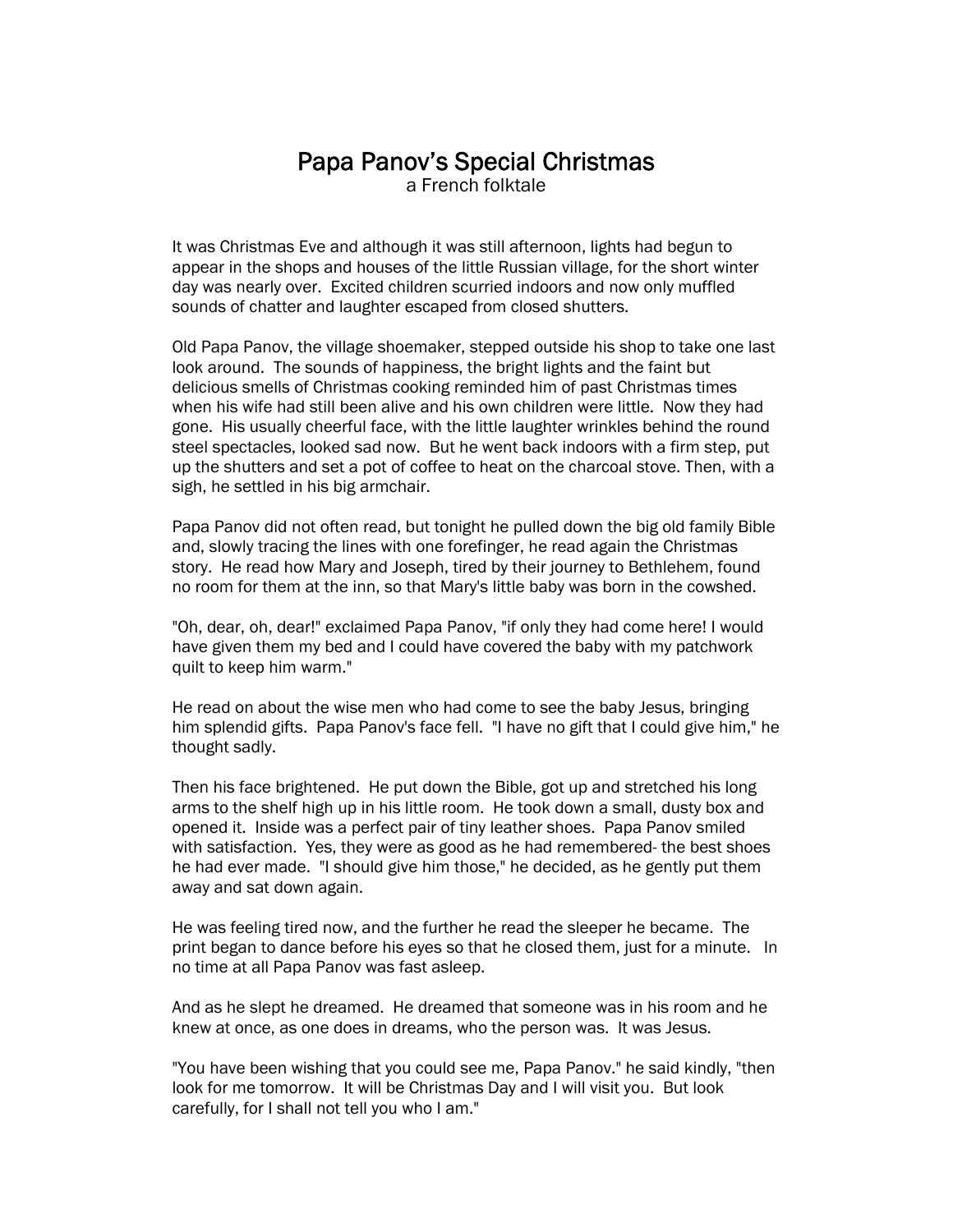When at last Papa Panov awoke, the bells were ringing out and a thin light was filtering through the shutters. "Bless my soul!" said Papa Panov. "It's Christmas Day!"

He stood up and stretched himself for he was rather stiff. Then his face filled with happiness as he remembered his dream. This would be a very special Christmas after all, for Jesus was coming to visit him. How would he look? Would he be a little baby, as at that first Christmas? Would he be a grown man, a carpenter - or the great King that he is, God's Son? He must watch carefully the whole day through so that he recognized him however he came.

Papa Panov put on a special pot of coffee for his Christmas breakfast, took down the shutters and looked out of the window. The street was deserted, no one was stirring yet. No one except the road sweeper. He looked as miserable and dirty as ever, and well he might! Whoever wanted to work on Christmas Day - and in the raw cold and bitter freezing mist of such a morning?

Papa Panov opened the shop door, letting in a thin stream of cold air. "Come in!" he shouted across the street cheerily. "Come in and have some hot coffee to keep out the cold!"

The sweeper looked up, scarcely able to believe his ears. He was only too glad to put down his broom and come into the warm room. His old clothes steamed gently in the heat of the stove and he clasped both red hands round the comforting warm mug as he drank.

Papa Panov watched him with satisfaction, but every now and then his eyes strayed to the window. It would never do to miss his special visitor.

"Expecting someone?" the sweeper asked at last. So Papa Panov told him about his dream.

"Well, I hope he comes," the sweeper said, "you've given me a bit of Christmas cheer I never expected to have. I'd say you deserve to have your dream come true." And he actually smiled.

When he had gone, Papa Panov put on cabbage soup for his dinner, then went to the door again, scanning the street. He saw no one. But he was mistaken. Someone *was* coming.

The girl walked so slowly and quietly, hugging the walls of shops and houses, that it was a while before he noticed her. She looked very tired and she was carrying something. As she drew nearer he could see that it was a baby, wrapped in a thin shawl. There was such sadness in her face and in the pinched little face of the baby, that Papa Panov's heart went out to them.

"Won't you come in," he called, stepping outside to meet them. "You both need a warm by the fire and a rest."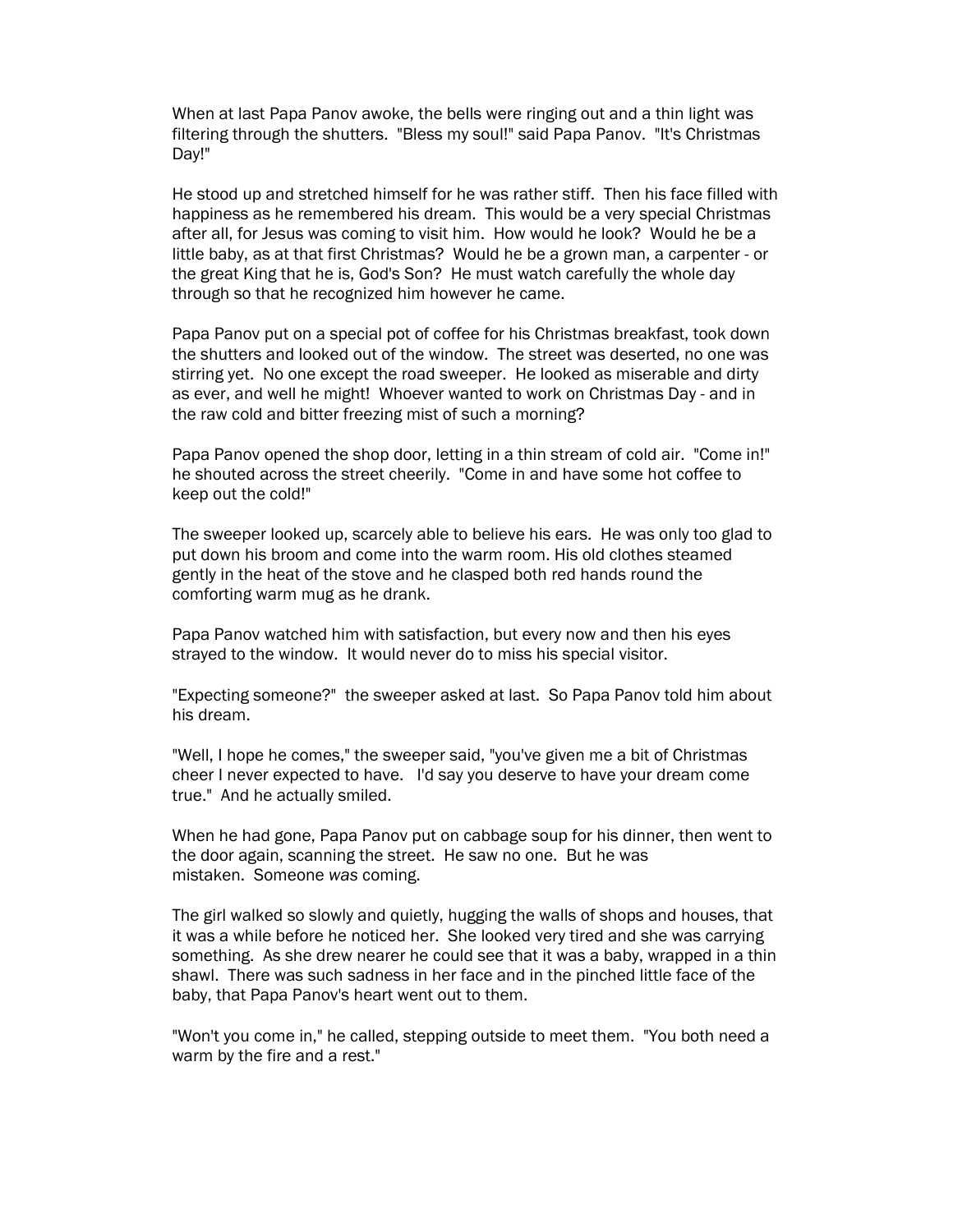The young mother let him shepherd her indoors and to the comfort of the armchair. She gave a big sigh of relief.

"I'll warm some milk for the baby," Papa Panov said, "I've had children of my own - I can feed her for you." He took the milk from the stove and carefully fed the baby from a spoon, warming her tiny feet by the stove at the same time.

"She needs shoes," the cobbler said.

But the girl replied, "I can't afford shoes, I've got no husband to bring home money. I'm on my way to the next village to get work."

Sudden thought flashed through Papa Panov's mind. He remembered the little shoes he had looked at last night. But he had been keeping those for Jesus. He looked again at the cold little feet and made up his mind.

"Try these on her," he said, handing the baby and the shoes to the mother. The beautiful little shoes were a perfect fit. The girl smiled happily and the baby gurgled with pleasure.

"You have been so kind to us," the girl said, when she got up with her baby to go. "May all your Christmas wishes come true!"

But Papa Panov was beginning to wonder if his very special Christmas wish would come true. Perhaps he had missed his visitor? He looked anxiously up and down the street. There were plenty of people about but they were all faces that he recognized. There were neighbours going to call on their families. They nodded and smiled and wished him Happy Christmas! Or there were beggars - and Papa Panov hurried indoors to fetch them hot soup and a generous hunk of bread, hurrying out again in case he missed the Important Stranger.

All too soon the winter dusk fell. When Papa Panov next went to the door and strained his eyes, he could no longer make out the passers-by. Most were home and indoors by now anyway. He walked slowly back into his room at last, put up the shutters, and sat down wearily in his armchair.

So it had been just a dream after all. Jesus had not come.

Then all at once he knew that he was no longer alone in the room.

 This was not dream for he was wide awake. At first he seemed to see before his eyes the long stream of people who had come to him that day. He saw again the old road sweeper, the young mother and her baby and the beggars he had fed. As they passed, each whispered, "Didn't you see *me*, Papa Panov?"

"Who are you?" he called out, bewildered.

Then another voice answered him. It was the voice from his dream - the voice of Jesus.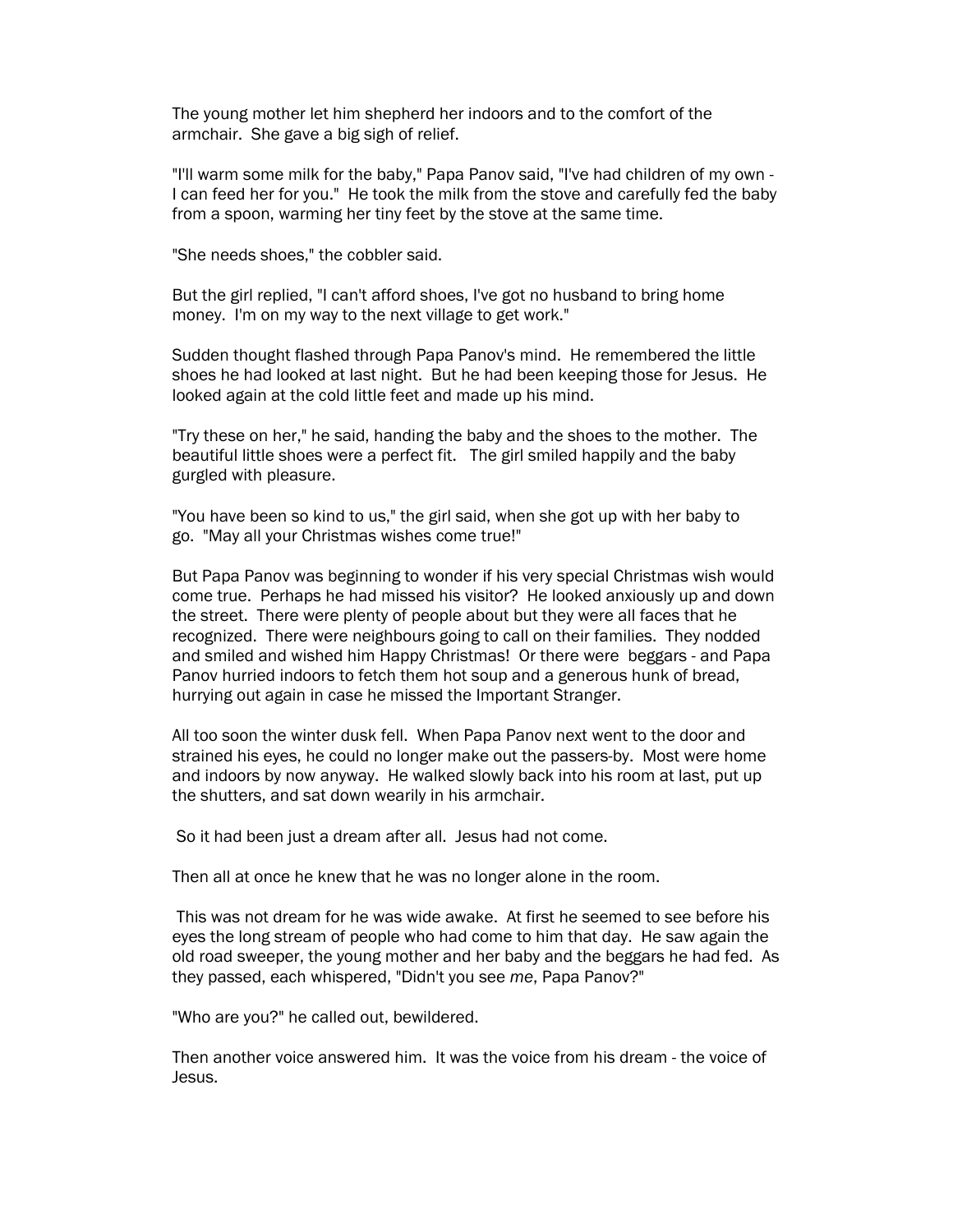"I was hungry and you fed me," he said. "I was naked and you clothed me. I was cold and you warmed me. I came to you today in everyone of those you helped and welcomed."

Then all was quiet and still. Only the sound of the big clock ticking. A great peace and happiness seemed to fill the room, overflowing Papa Panov's heart until he wanted to burst out singing and laughing and dancing with joy.

"So he did come after all!" was all that he said.

A challenge for all of us - do our actions speak louder than our words?

Think of times when we have said we will do something, but not done it … at home, (tidy bedroom, help mum, take the dog for a walk, wash up, go to bed early) or at school …

What really matters? Would we be happy to help somebody really important - but not so keen to help someone we think is not as good as us? What can I do this week - at home or at school?

## A prayer

Dear God Please help me to do the things that you would want me to do, like helping others when they need it. Please help me to make my actions speak more loudly than my words. Amen